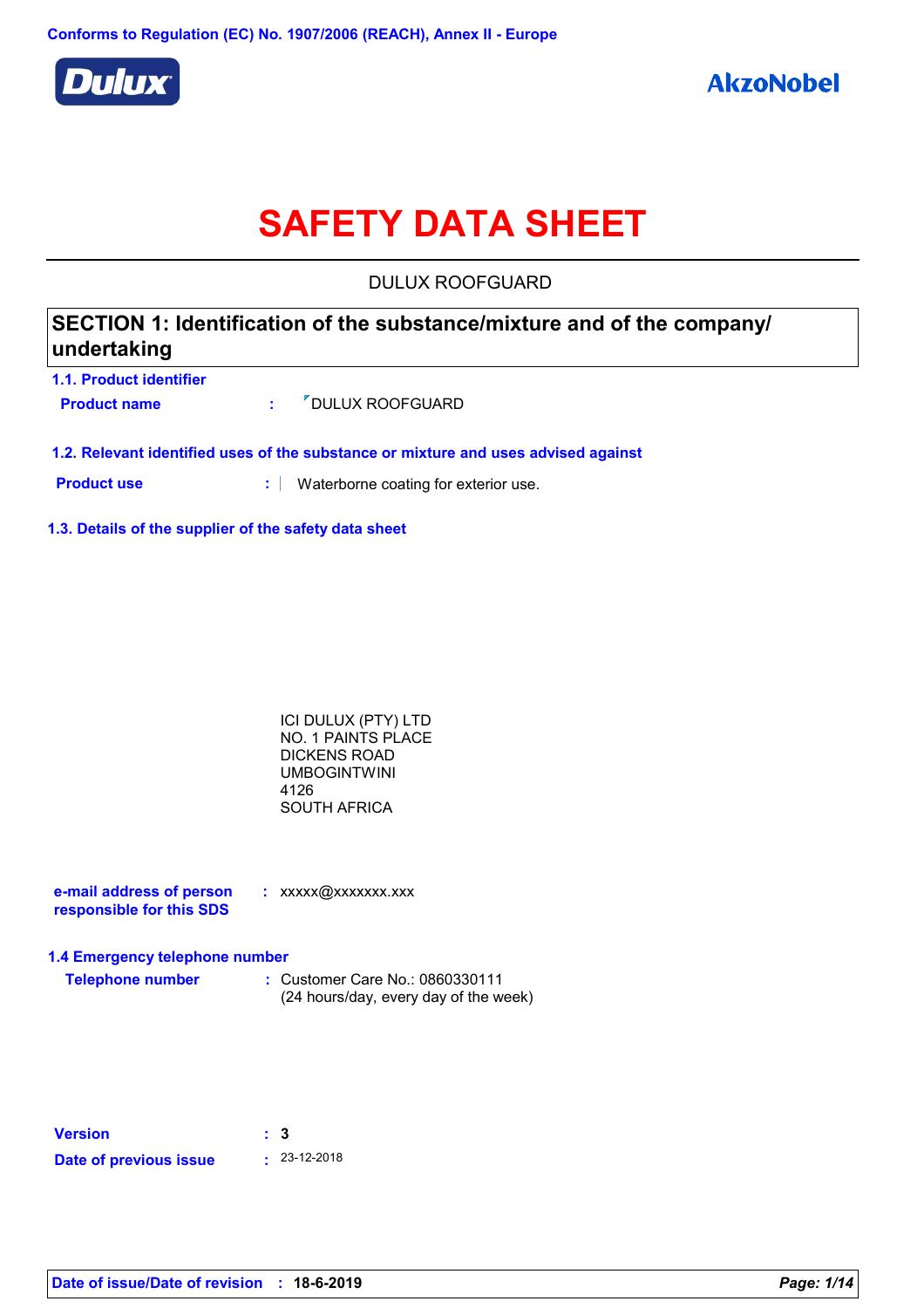## **SECTION 2: Hazards identification**

## **Classification according to Regulation (EC) No. 1272/2008 [CLP/GHS] 2.1 Classification of the substance or mixture Product definition : Mixture**

Skin Sens. 1, H317

The product is classified as hazardous according to Regulation (EC) 1272/2008 as amended.

| <b>Ingredients of unknown</b><br><b>toxicity</b> | $: 0\%$ |
|--------------------------------------------------|---------|
| Ingredients of unknown<br>ecotoxicity            | $: 0\%$ |

See Section 16 for the full text of the H statements declared above.

See Section 11 for more detailed information on health effects and symptoms.

## **2.2 Label elements**

**Hazard pictograms :**



| <b>Signal word</b>                                                                                                                                       | : Warning                                                                                                                    |
|----------------------------------------------------------------------------------------------------------------------------------------------------------|------------------------------------------------------------------------------------------------------------------------------|
| <b>Hazard statements</b>                                                                                                                                 | : H317 - May cause an allergic skin reaction.                                                                                |
| <b>Precautionary statements</b>                                                                                                                          |                                                                                                                              |
| <b>General</b>                                                                                                                                           | : P102 - Keep out of reach of children.<br>P101 - If medical advice is needed, have product container or label at hand.      |
| <b>Prevention</b>                                                                                                                                        | : P262 - Do not get in eyes, on skin, or on clothing.                                                                        |
| <b>Response</b>                                                                                                                                          | P312 - Call a POISON CENTER or doctor/physician if you feel unwell.                                                          |
| <b>Storage</b>                                                                                                                                           | Not applicable.                                                                                                              |
| <b>Disposal</b>                                                                                                                                          | : P501 - Dispose of contents and container in accordance with all local, regional,<br>national or international regulations. |
| <b>Hazardous ingredients</b>                                                                                                                             | $\mathcal{Q}(M)$ IT/MIT(3:1)                                                                                                 |
| <b>Supplemental label</b><br>elements                                                                                                                    | : Not applicable.                                                                                                            |
| <b>Annex XVII - Restrictions</b><br>on the manufacture,<br>placing on the market and<br>use of certain dangerous<br>substances, mixtures and<br>articles | : Not applicable.                                                                                                            |
| <b>Special packaging requirements</b>                                                                                                                    |                                                                                                                              |
| <b>Containers to be fitted</b><br>with child-resistant<br>fastenings                                                                                     | : Not applicable.                                                                                                            |
| <b>Tactile warning of danger</b>                                                                                                                         | : Not applicable.                                                                                                            |
| <b>2.3 Other hazards</b>                                                                                                                                 |                                                                                                                              |
| <b>Voluntary label element</b><br>(CEPE)                                                                                                                 | : Contains methylisothiazolinone                                                                                             |
| Other hazards which do<br>not result in classification                                                                                                   | : None known.                                                                                                                |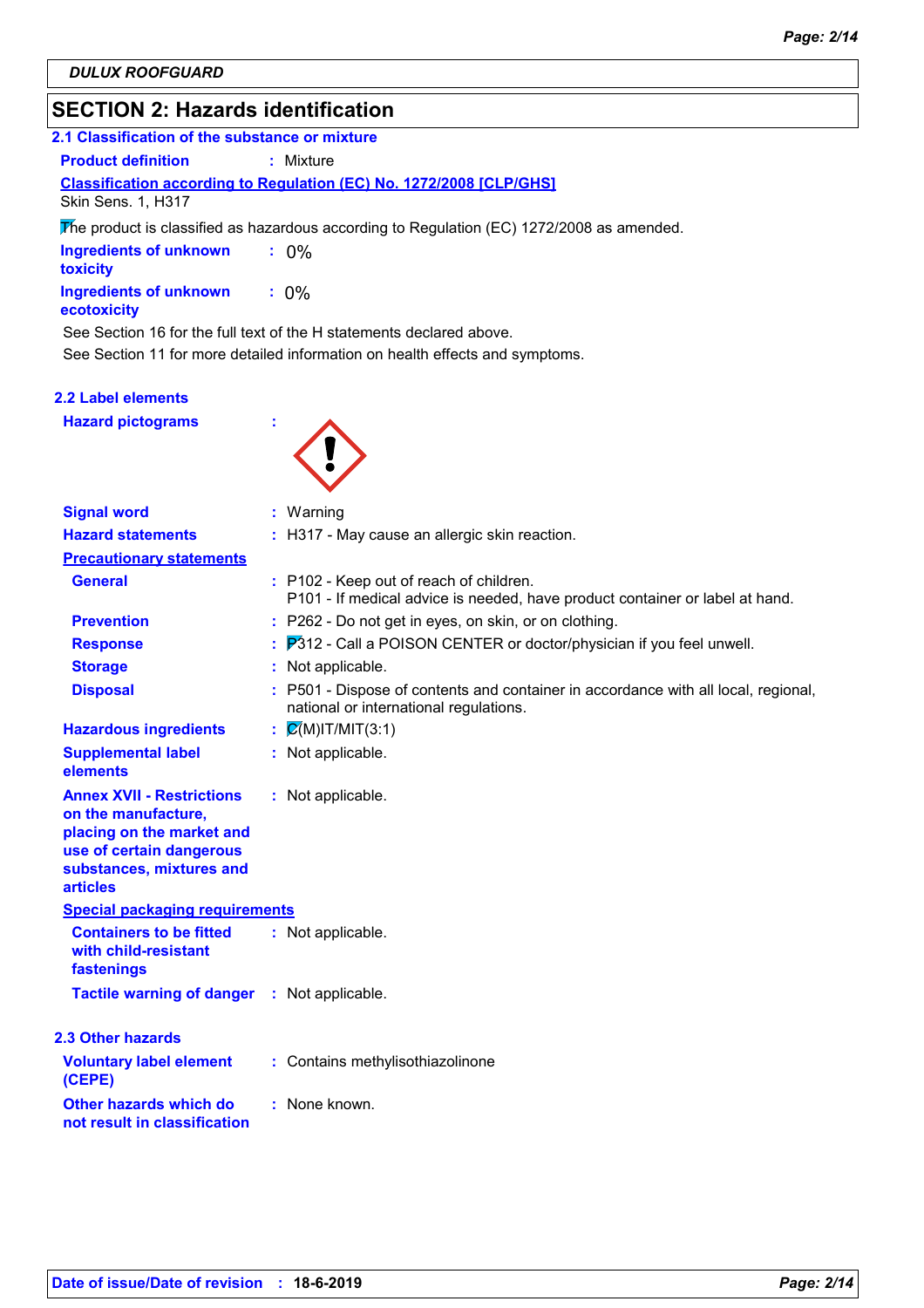## **SECTION 3: Composition/information on ingredients**

|                                | <b>Identifiers</b>                                                        | $\frac{9}{6}$ | <b>Regulation (EC) No.</b>                                                                                                                                                                                                |             |
|--------------------------------|---------------------------------------------------------------------------|---------------|---------------------------------------------------------------------------------------------------------------------------------------------------------------------------------------------------------------------------|-------------|
| <b>Product/ingredient name</b> |                                                                           |               | 1272/2008 [CLP]                                                                                                                                                                                                           | <b>Type</b> |
| $\mathcal{Q}(M)$ IT/MIT(3:1)   | REACH #:<br>01-2120764691-48<br>CAS: 55965-84-9<br>Index:<br>613-167-00-5 | $-0.06$       | Acute Tox. 3, H301<br>Acute Tox. 3, H311<br>Acute Tox. 3, H331<br>Skin Corr. 1B, H314<br>Eye Dam. 1, H318<br>Skin Sens. 1, H317<br>Aquatic Acute 1, H400 (M=1)<br>Aquatic Chronic 1, H410 (M=1)                           | $[1]$       |
| ethanediol                     | EC: 203-473-3<br>CAS: 107-21-1<br>Index:<br>603-027-00-1                  | ≤0,1          | Acute Tox. 4, H302                                                                                                                                                                                                        | [1] [2]     |
| 2-ethoxyethanol                | EC: 203-804-1<br>CAS: 110-80-5<br>Index:<br>603-012-00-X                  | ≤0,1          | Flam. Liq. 3, H226<br>Acute Tox. 4, H302<br>Acute Tox. 4, H312<br>Acute Tox. 4, H332<br>Repr. 1B, H360FD (Fertility and Unborn<br>child)                                                                                  | [1] [2]     |
| 2-methoxyethanol               | EC: 203-713-7<br>CAS: 109-86-4<br>Index:<br>603-011-00-4                  | ≤0,1          | Flam. Liq. 3, H226<br>Acute Tox. 4, H302<br>Acute Tox. 4, H312<br>Acute Tox. 4, H332<br>Repr. 1B, H360FD (Fertility and Unborn<br>child)<br>See Section 16 for<br>the full text of the H<br>statements declared<br>above. | [1] [2]     |

There are no additional ingredients present which, within the current knowledge of the supplier and in the concentrations applicable, are classified as hazardous to health or the environment, are PBTs, vPvBs or Substances of equivalent concern, or have been assigned a workplace exposure limit and hence require reporting in this section.

**Type** 

 $\mathbb{I}$  Substance classified with a health or environmental hazard

[2] Substance with a workplace exposure limit

[3] Substance meets the criteria for PBT according to Regulation (EC) No. 1907/2006, Annex XIII

[4] Substance meets the criteria for vPvB according to Regulation (EC) No. 1907/2006, Annex XIII

[5] Substance of equivalent concern

[6] Additional disclosure due to company policy

Occupational exposure limits, if available, are listed in Section 8.

## **SECTION 4: First aid measures**

| <b>4.1 Description of first aid measures</b> |                                                                                                                                                                                                             |  |  |  |
|----------------------------------------------|-------------------------------------------------------------------------------------------------------------------------------------------------------------------------------------------------------------|--|--|--|
| <b>General</b>                               | : In all cases of doubt, or when symptoms persist, seek medical attention. Never give<br>anything by mouth to an unconscious person. If unconscious, place in recovery<br>position and seek medical advice. |  |  |  |
| <b>Eye contact</b>                           | : Remove contact lenses, irrigate copiously with clean, fresh water, holding the<br>eyelids apart for at least 10 minutes and seek immediate medical advice.                                                |  |  |  |
| <b>Inhalation</b>                            | : Remove to fresh air. Keep person warm and at rest. If not breathing, if breathing is<br>irregular or if respiratory arrest occurs, provide artificial respiration or oxygen by<br>trained personnel.      |  |  |  |
| <b>Skin contact</b>                          | : Remove contaminated clothing and shoes. Wash skin thoroughly with soap and<br>water or use recognised skin cleanser. Do NOT use solvents or thinners.                                                     |  |  |  |
| <b>Ingestion</b>                             | : If swallowed, seek medical advice immediately and show the container or label.<br>Keep person warm and at rest. Do NOT induce vomiting.                                                                   |  |  |  |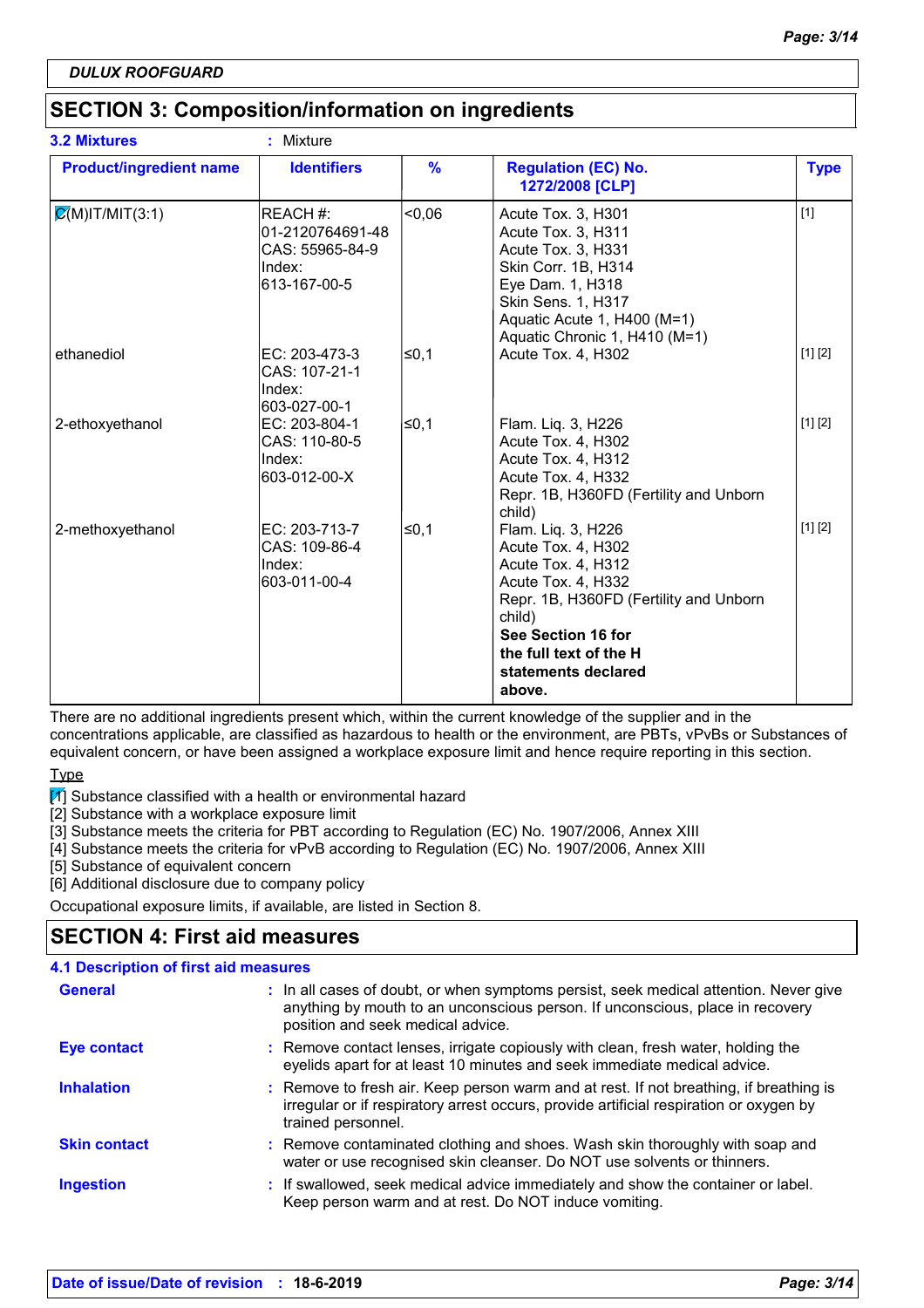## **SECTION 4: First aid measures**

**Protection of first-aiders** : No action shall be taken involving any personal risk or without suitable training. It may be dangerous to the person providing aid to give mouth-to-mouth resuscitation. Wash contaminated clothing thoroughly with water before removing it, or wear gloves.

#### **4.2 Most important symptoms and effects, both acute and delayed**

There are no data available on the mixture itself. The mixture has been assessed following the conventional method of the CLP Regulation (EC) No 1272/2008 and is classified for toxicological properties accordingly. See Sections 2 and 3 for details.

Exposure to component solvent vapour concentrations in excess of the stated occupational exposure limit may result in adverse health effects such as mucous membrane and respiratory system irritation and adverse effects on the kidneys, liver and central nervous system. Symptoms and signs include headache, dizziness, fatigue, muscular weakness, drowsiness and, in extreme cases, loss of consciousness.

Solvents may cause some of the above effects by absorption through the skin. Repeated or prolonged contact with the mixture may cause removal of natural fat from the skin, resulting in non-allergic contact dermatitis and absorption through the skin.

If splashed in the eyes, the liquid may cause irritation and reversible damage.

Ingestion may cause nausea, diarrhea and vomiting.

This takes into account, where known, delayed and immediate effects and also chronic effects of components from short-term and long-term exposure by oral, inhalation and dermal routes of exposure and eye contact.

Contains C(M)IT/MIT(3:1). May produce an allergic reaction.

#### **4.3 Indication of any immediate medical attention and special treatment needed**

| <b>Notes to physician</b>  | Treat symptomatically. Contact poison treatment specialist immediately if large<br>quantities have been ingested or inhaled. |  |
|----------------------------|------------------------------------------------------------------------------------------------------------------------------|--|
| <b>Specific treatments</b> | No specific treatment.                                                                                                       |  |

See toxicological information (Section 11)

## **SECTION 5: Firefighting measures**

| 5.1 Extinguishing media                                  |                                                                                                                              |
|----------------------------------------------------------|------------------------------------------------------------------------------------------------------------------------------|
| <b>Suitable extinguishing</b><br>media                   | : Recommended: alcohol-resistant foam, $CO2$ , powders, water spray.                                                         |
| <b>Unsuitable extinguishing</b><br>media                 | : Do not use water jet.                                                                                                      |
|                                                          | 5.2 Special hazards arising from the substance or mixture                                                                    |
| <b>Hazards from the</b><br>substance or mixture          | : Fire will produce dense black smoke. Exposure to decomposition products may<br>cause a health hazard.                      |
| <b>Hazardous combustion</b><br>products                  | : Decomposition products may include the following materials: carbon monoxide,<br>carbon dioxide, smoke, oxides of nitrogen. |
| <b>5.3 Advice for firefighters</b>                       |                                                                                                                              |
| <b>Special protective actions</b><br>for fire-fighters   | : Cool closed containers exposed to fire with water. Do not release runoff from fire to<br>drains or watercourses.           |
| <b>Special protective</b><br>equipment for fire-fighters | : Appropriate breathing apparatus may be required.                                                                           |
|                                                          |                                                                                                                              |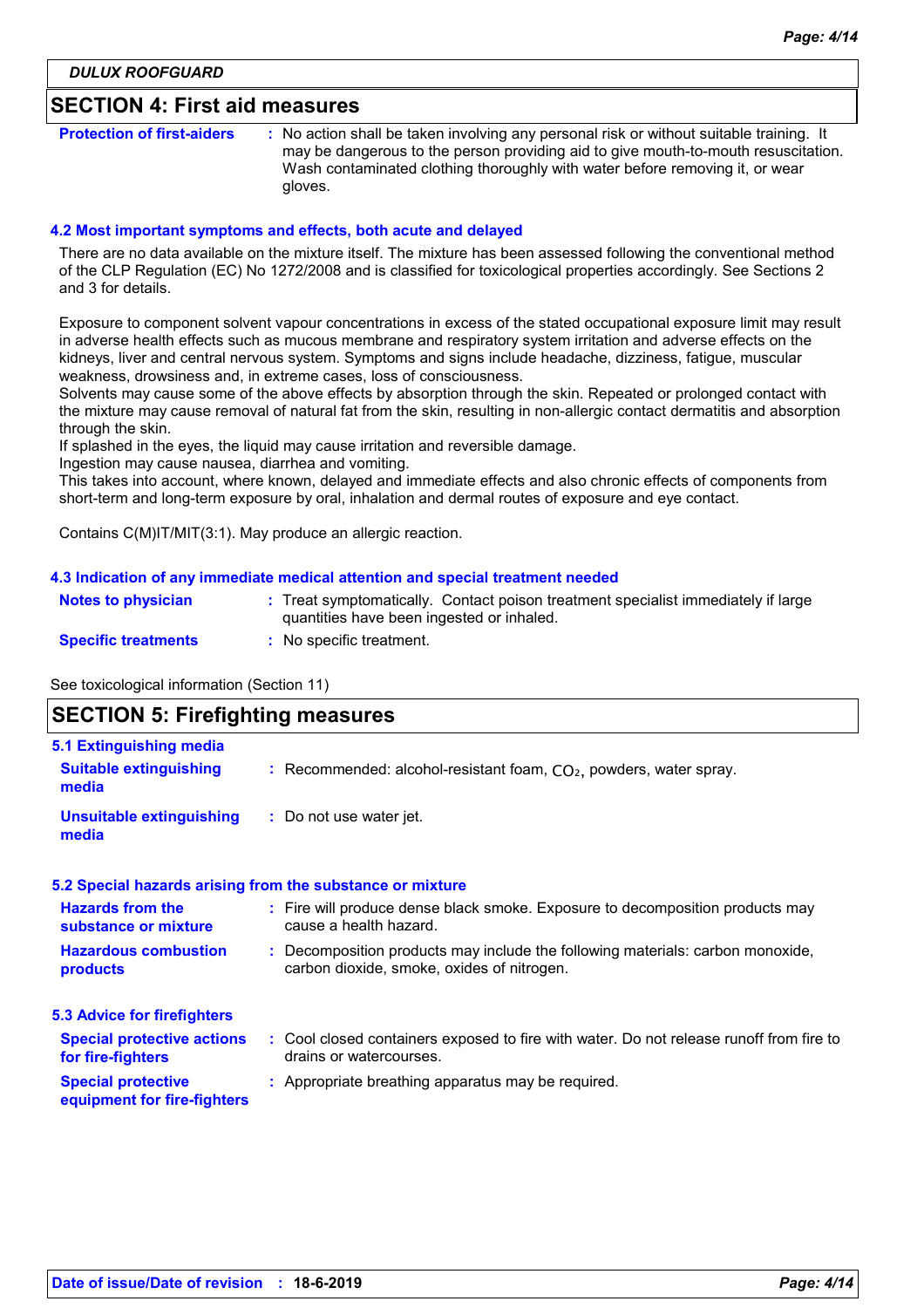## **SECTION 6: Accidental release measures**

| 6.1 Personal precautions, protective equipment and emergency procedures |  |                                                                                                                                                                                                                                                                                    |  |  |
|-------------------------------------------------------------------------|--|------------------------------------------------------------------------------------------------------------------------------------------------------------------------------------------------------------------------------------------------------------------------------------|--|--|
| For non-emergency<br>personnel                                          |  | : Exclude sources of ignition and ventilate the area. Avoid breathing vapour or mist.<br>Refer to protective measures listed in sections 7 and 8.                                                                                                                                  |  |  |
| For emergency responders                                                |  | : If specialised clothing is required to deal with the spillage, take note of any<br>information in Section 8 on suitable and unsuitable materials. See also the<br>information in "For non-emergency personnel".                                                                  |  |  |
| <b>6.2 Environmental</b><br>precautions                                 |  | : Do not allow to enter drains or watercourses. If the product contaminates lakes,<br>rivers, or sewers, inform the appropriate authorities in accordance with local<br>regulations.                                                                                               |  |  |
| 6.3 Methods and material<br>for containment and<br>cleaning up          |  | : Contain and collect spillage with non-combustible, absorbent material e.g. sand,<br>earth, vermiculite or diatomaceous earth and place in container for disposal<br>according to local regulations (see Section 13). Preferably clean with a detergent.<br>Avoid using solvents. |  |  |
| 6.4 Reference to other<br><b>sections</b>                               |  | : See Section 1 for emergency contact information.<br>See Section 8 for information on appropriate personal protective equipment.<br>See Section 13 for additional waste treatment information.                                                                                    |  |  |

## **SECTION 7: Handling and storage**

The information in this section contains generic advice and guidance. The list of Identified Uses in Section 1 should be consulted for any available use-specific information provided in the Exposure Scenario(s).

| <b>7.1 Precautions for safe</b><br>handling | : Prevent the creation of flammable or explosive concentrations of vapours in air and<br>avoid vapour concentrations higher than the occupational exposure limits.<br>In addition, the product should only be used in areas from which all naked lights and<br>other sources of ignition have been excluded. Electrical equipment should be<br>protected to the appropriate standard.<br>Mixture may charge electrostatically: always use earthing leads when transferring<br>from one container to another.<br>Operators should wear antistatic footwear and clothing and floors should be of the<br>conducting type.<br>Keep away from heat, sparks and flame. No sparking tools should be used.<br>Avoid contact with skin and eyes. Avoid the inhalation of dust, particulates, spray or<br>mist arising from the application of this mixture. Avoid inhalation of dust from<br>sanding.<br>Eating, drinking and smoking should be prohibited in areas where this material is<br>handled, stored and processed.<br>Put on appropriate personal protective equipment (see Section 8).<br>Never use pressure to empty. Container is not a pressure vessel.<br>Always keep in containers made from the same material as the original one.<br>Comply with the health and safety at work laws.<br>Do not allow to enter drains or watercourses.<br>Information on fire and explosion protection<br>Vapours are heavier than air and may spread along floors. Vapours may form<br>explosive mixtures with air. |
|---------------------------------------------|--------------------------------------------------------------------------------------------------------------------------------------------------------------------------------------------------------------------------------------------------------------------------------------------------------------------------------------------------------------------------------------------------------------------------------------------------------------------------------------------------------------------------------------------------------------------------------------------------------------------------------------------------------------------------------------------------------------------------------------------------------------------------------------------------------------------------------------------------------------------------------------------------------------------------------------------------------------------------------------------------------------------------------------------------------------------------------------------------------------------------------------------------------------------------------------------------------------------------------------------------------------------------------------------------------------------------------------------------------------------------------------------------------------------------------------------------------------------------------------------------------------|
|---------------------------------------------|--------------------------------------------------------------------------------------------------------------------------------------------------------------------------------------------------------------------------------------------------------------------------------------------------------------------------------------------------------------------------------------------------------------------------------------------------------------------------------------------------------------------------------------------------------------------------------------------------------------------------------------------------------------------------------------------------------------------------------------------------------------------------------------------------------------------------------------------------------------------------------------------------------------------------------------------------------------------------------------------------------------------------------------------------------------------------------------------------------------------------------------------------------------------------------------------------------------------------------------------------------------------------------------------------------------------------------------------------------------------------------------------------------------------------------------------------------------------------------------------------------------|

**7.2 Conditions for safe storage, including any incompatibilities**

Store in accordance with local regulations.

### **Notes on joint storage**

Keep away from: oxidising agents, strong alkalis, strong acids.

#### **Additional information on storage conditions**

Observe label precautions. Store in a dry, cool and well-ventilated area. Keep away from heat and direct sunlight. Keep away from sources of ignition. No smoking. Prevent unauthorised access. Containers that have been opened must be carefully resealed and kept upright to prevent leakage.

## **7.3 Specific end use(s)**

**Recommendations :** Not available.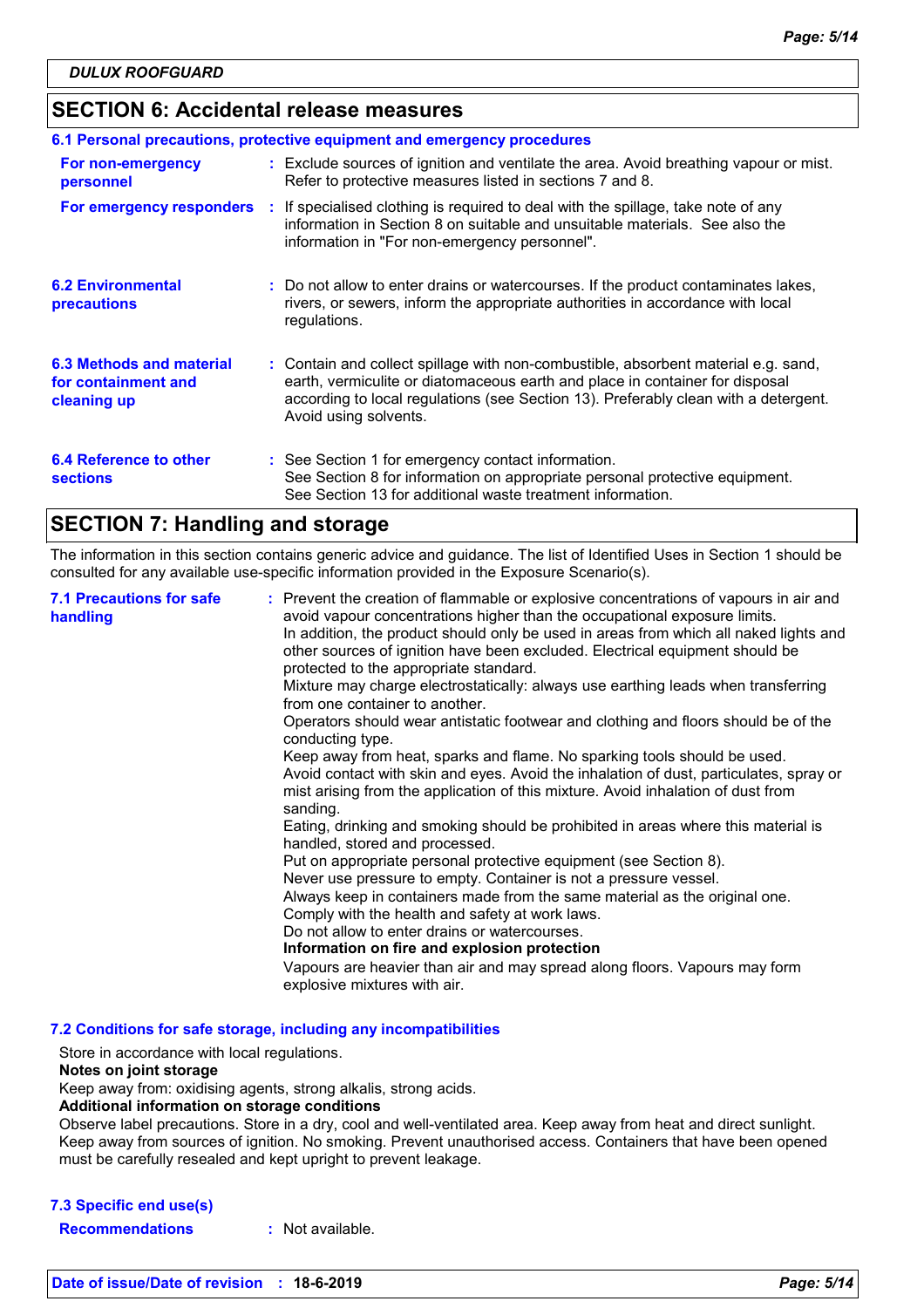## **SECTION 7: Handling and storage**

**Industrial sector specific : solutions**

: Not available.

## **SECTION 8: Exposure controls/personal protection**

The information in this section contains generic advice and guidance. Information is provided based on typical anticipated uses of the product. Additional measures might be required for bulk handling or other uses that could significantly increase worker exposure or environmental releases.

### **8.1 Control parameters**

#### **Occupational exposure limits**

| <b>Product/ingredient name</b>                  |           | <b>Exposure limit values</b>                                                                                                                                                                                                                                                                                                                                                                                                                                                                                                                                                                                                                                                                                                                                                                                                                                                                                                                                                                                        |
|-------------------------------------------------|-----------|---------------------------------------------------------------------------------------------------------------------------------------------------------------------------------------------------------------------------------------------------------------------------------------------------------------------------------------------------------------------------------------------------------------------------------------------------------------------------------------------------------------------------------------------------------------------------------------------------------------------------------------------------------------------------------------------------------------------------------------------------------------------------------------------------------------------------------------------------------------------------------------------------------------------------------------------------------------------------------------------------------------------|
| ethanediol                                      |           | EU OEL (Europe, 2/2017). Absorbed through skin. Notes: list<br>of indicative occupational exposure limit values<br>TWA: 20 ppm 8 hours.<br>TWA: 52 mg/m <sup>3</sup> 8 hours.<br>STEL: 40 ppm 15 minutes.<br>STEL: 104 mg/m <sup>3</sup> 15 minutes.                                                                                                                                                                                                                                                                                                                                                                                                                                                                                                                                                                                                                                                                                                                                                                |
| 2-ethoxyethanol                                 |           | EU OEL (Europe, 2/2017). Absorbed through skin. Notes: list<br>of indicative occupational exposure limit values<br>TWA: 8 mg/m <sup>3</sup> 8 hours.<br>TWA: 2 ppm 8 hours.                                                                                                                                                                                                                                                                                                                                                                                                                                                                                                                                                                                                                                                                                                                                                                                                                                         |
| 2-methoxyethanol                                |           | EU OEL (Europe, 2/2017). Absorbed through skin. Notes: list<br>of indicative occupational exposure limit values<br>TWA: 1 ppm 8 hours.                                                                                                                                                                                                                                                                                                                                                                                                                                                                                                                                                                                                                                                                                                                                                                                                                                                                              |
| <b>Recommended monitoring</b><br>procedures     | required. | If this product contains ingredients with exposure limits, personal, workplace<br>atmosphere or biological monitoring may be required to determine the effectiveness<br>of the ventilation or other control measures and/or the necessity to use respiratory<br>protective equipment. Reference should be made to monitoring standards, such as<br>the following: European Standard EN 689 (Workplace atmospheres - Guidance for<br>the assessment of exposure by inhalation to chemical agents for comparison with<br>limit values and measurement strategy) European Standard EN 14042 (Workplace<br>atmospheres - Guide for the application and use of procedures for the assessment<br>of exposure to chemical and biological agents) European Standard EN 482<br>(Workplace atmospheres - General requirements for the performance of procedures<br>for the measurement of chemical agents) Reference to national guidance<br>documents for methods for the determination of hazardous substances will also be |
| <b>DNELS/DMELS</b><br>No DNELs/DMELs available. |           |                                                                                                                                                                                                                                                                                                                                                                                                                                                                                                                                                                                                                                                                                                                                                                                                                                                                                                                                                                                                                     |
| <b>PNECs</b><br>No PNECs available              |           |                                                                                                                                                                                                                                                                                                                                                                                                                                                                                                                                                                                                                                                                                                                                                                                                                                                                                                                                                                                                                     |
| <b>8.2 Exposure controls</b>                    |           |                                                                                                                                                                                                                                                                                                                                                                                                                                                                                                                                                                                                                                                                                                                                                                                                                                                                                                                                                                                                                     |
| <b>Appropriate engineering</b><br>controls      |           | : Provide adequate ventilation. Where reasonably practicable, this should be<br>achieved by the use of local exhaust ventilation and good general extraction. If<br>these are not sufficient to maintain concentrations of particulates and solvent<br>vapours below the OEL, suitable respiratory protection must be worn.                                                                                                                                                                                                                                                                                                                                                                                                                                                                                                                                                                                                                                                                                         |

#### **Individual protection measures**

| <b>Hygiene measures</b>    | : Wash hands, forearms and face thoroughly after handling chemical products, before<br>eating, smoking and using the lavatory and at the end of the working period.<br>Appropriate techniques should be used to remove potentially contaminated clothing.<br>Contaminated work clothing should not be allowed out of the workplace. Wash<br>contaminated clothing before reusing. Ensure that eyewash stations and safety<br>showers are close to the workstation location. |
|----------------------------|-----------------------------------------------------------------------------------------------------------------------------------------------------------------------------------------------------------------------------------------------------------------------------------------------------------------------------------------------------------------------------------------------------------------------------------------------------------------------------|
| <b>Eye/face protection</b> | : Use safety eyewear designed to protect against splash of liquids.                                                                                                                                                                                                                                                                                                                                                                                                         |
| <b>Skin protection</b>     |                                                                                                                                                                                                                                                                                                                                                                                                                                                                             |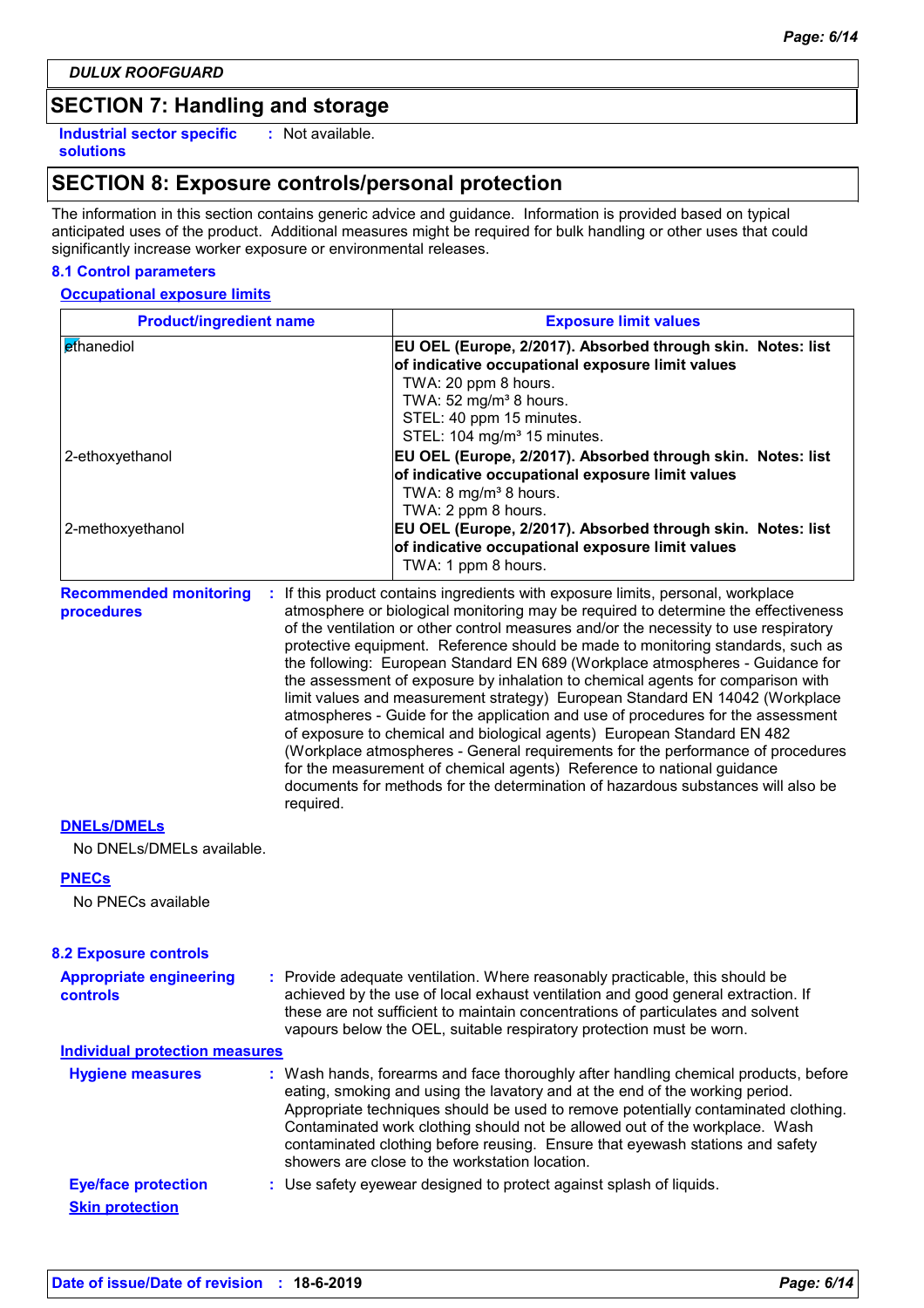# **SECTION 8: Exposure controls/personal protection**

|                               | When prolonged or frequently repeated contact may occur, a glove with a protection<br>class of 6 (breakthrough time greater than 480 minutes according to EN 374) is<br>recommended. When only brief contact is expected, a glove with a protection class<br>of 2 or higher (breakthrough time greater than 30 minutes according to EN 374) is<br>recommended.                                                                                                                                                                                                                                                                                                                          |
|-------------------------------|-----------------------------------------------------------------------------------------------------------------------------------------------------------------------------------------------------------------------------------------------------------------------------------------------------------------------------------------------------------------------------------------------------------------------------------------------------------------------------------------------------------------------------------------------------------------------------------------------------------------------------------------------------------------------------------------|
|                               | NOTICE: The selection of a specific glove for a particular application and duration of<br>use in a workplace should also take into account all relevant workplace factors such<br>as, but not limited to: Other chemicals which may be handled, physical requirements<br>(cut/puncture protection, dexterity, thermal protection), potential body reactions to<br>glove materials, as well as the instructions/specifications provided by the glove<br>supplier.                                                                                                                                                                                                                        |
|                               | The user must check that the final choice of type of glove selected for handling this<br>product is the most appropriate and takes into account the particular conditions of<br>use, as included in the user's risk assessment.                                                                                                                                                                                                                                                                                                                                                                                                                                                         |
|                               | Gloves should be replaced regularly and if there is any sign of damage to the glove<br>material.                                                                                                                                                                                                                                                                                                                                                                                                                                                                                                                                                                                        |
|                               | Always ensure that the gloves are free from defects and that they are stored and<br>used correctly.                                                                                                                                                                                                                                                                                                                                                                                                                                                                                                                                                                                     |
| <b>Body protection</b>        | : Personnel should wear antistatic clothing made of natural fibres or of high-<br>temperature-resistant synthetic fibres.                                                                                                                                                                                                                                                                                                                                                                                                                                                                                                                                                               |
| <b>Other skin protection</b>  | : Appropriate footwear and any additional skin protection measures should be<br>selected based on the task being performed and the risks involved and should be<br>approved by a specialist before handling this product.                                                                                                                                                                                                                                                                                                                                                                                                                                                               |
| <b>Respiratory protection</b> | : If workers are exposed to concentrations above the exposure limit, they must use<br>appropriate, certified respirators.                                                                                                                                                                                                                                                                                                                                                                                                                                                                                                                                                               |
|                               | OLD LEAD-BASED PAINTS:                                                                                                                                                                                                                                                                                                                                                                                                                                                                                                                                                                                                                                                                  |
|                               | When surfaces are to be prepared for painting, account should be taken of the age<br>of the property and the possibility that lead-pigmented paint might be present. There<br>is a possibility that ingestion or inhalation of scrapings or dust arising from the<br>preparation work could cause health effects. As a working rule you should assume<br>that this will be the case if the age of the property is pre 1960.                                                                                                                                                                                                                                                             |
|                               | Where possible wet sanding or chemical stripping methods should be used with<br>surfaces of this type to avoid the creation of dust. When dry sanding cannot be<br>avoided, and effective local exhaust ventilation is not available, it is recommended<br>that a dust respirator is worn, that is approved for use with lead dusts, and its type<br>selected on the basis of the COSHH assessment, taking into account the<br>Workplace Exposure Limit for lead in air. Furthermore, steps should be taken to<br>ensure containment of the dusts created, and that all practicable measures are<br>taken to clean up thoroughly all deposits of dusts in and around the affected area. |
|                               | Respiratory protection in case of dust or spray mist formation. (particle filter EN143<br>type P2) Respiratory protection in case of vapour formation. (half mask with<br>combination filter A2-P2 til concentrations of 0,5 Vol%.)                                                                                                                                                                                                                                                                                                                                                                                                                                                     |
|                               | The current Control of Lead at Work Regulations approved code of practice should<br>be consulted for advice on protective clothing and personal hygiene precautions.<br>Care should also be taken to exclude visitors, members of the household and<br>especially children from the affected area, during the actual work and the<br>subsequent clean up operations. All scrapings, dust, etc. should be disposed of by<br>the professional painting contractor as Hazardous Waste.                                                                                                                                                                                                     |
|                               | Extra precautions will also need to be taken when burning off old lead-based paints<br>because fumes containing lead will be produced. It is recommended that a<br>respirator, approved for use with particulate fumes of lead is selected on the basis<br>of the COSHH assessment, taking into account the Workplace Exposure Limit for<br>lead in air. Similar precautions to those given above about sanding should be taken<br>with reference to protective clothing, disposal of scrapings and dusts, and exclusion                                                                                                                                                                |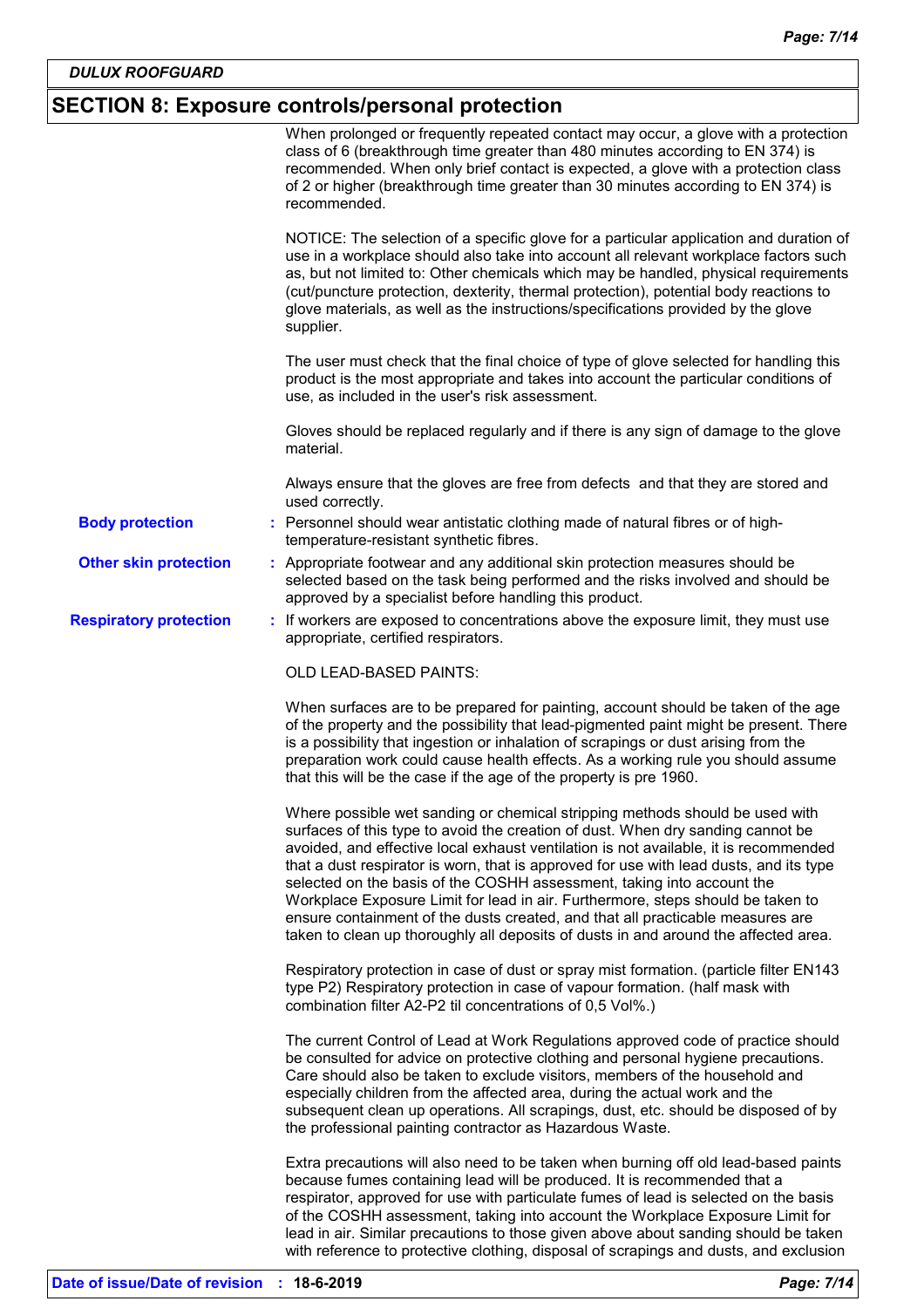*DULUX ROOFGUARD*

## **SECTION 8: Exposure controls/personal protection**

of other personnel and especially children from the building during actual work and the subsequent clean up operations.

Avoid the inhalation of dust. Wear suitable face mask if dry sanding. Special precautions should be taken during surface preparation of pre-1960s paint surfaces over wood and metal as they may contain harmful lead.

**controls**

**Environmental exposure : Do not allow to enter drains or watercourses.** 

## **SECTION 9: Physical and chemical properties**

| 9.1. Information on basic physical and chemical properties |    |                                                        |
|------------------------------------------------------------|----|--------------------------------------------------------|
| <b>Appearance</b>                                          |    |                                                        |
| <b>Physical state</b>                                      |    | : Liquid.                                              |
| <b>Colour</b>                                              |    | : Various: See label.                                  |
| <b>Odour</b>                                               |    | Not available.                                         |
| <b>Odour threshold</b>                                     |    | Not available.                                         |
| pH                                                         |    | 9                                                      |
| <b>Melting point/freezing point</b>                        |    | : Not available.                                       |
| Initial boiling point and boiling<br>range                 | t. | $100^{\circ}$ C                                        |
| <b>Flash point</b>                                         |    | : Not applicable.                                      |
| <b>Evaporation rate</b>                                    |    | Not available.                                         |
| <b>Upper/lower flammability or</b><br>explosive limits     |    | $:$ Not available.                                     |
| <b>Vapour pressure</b>                                     |    | : Not available.                                       |
| <b>Vapour density</b>                                      |    | : Not available.                                       |
| <b>Relative density</b>                                    | ŧ. | $\frac{1}{263}$                                        |
| <b>Solubility(ies)</b>                                     |    | Easily soluble in the following materials: cold water. |
| <b>Partition coefficient: n-octanol/</b><br>water          | ÷. | Not available.                                         |
| <b>Auto-ignition temperature</b>                           |    | : Not available.                                       |
| <b>Decomposition temperature</b>                           |    | Not available.                                         |
| <b>Viscosity</b>                                           |    | Kinematic (room temperature): 12,66 $cm^2/s$           |
| <b>Explosive properties</b>                                |    | Not available.                                         |
| <b>Oxidising properties</b>                                |    | Not available.                                         |
| 9.2. Other information                                     |    |                                                        |
| <b>Solubility in water</b>                                 | t  | Not available.                                         |
|                                                            |    |                                                        |

## **SECTION 10: Stability and reactivity**

| <b>10.1 Reactivity</b>                     | : No specific test data related to reactivity available for this product or its ingredients.                                        |
|--------------------------------------------|-------------------------------------------------------------------------------------------------------------------------------------|
| <b>10.2 Chemical stability</b>             | : Stable under recommended storage and handling conditions (see Section 7).                                                         |
| 10.3 Possibility of<br>hazardous reactions | : <i>Under normal conditions of storage and use</i> , hazardous reactions will not occur.                                           |
| <b>10.4 Conditions to avoid</b>            | : When exposed to high temperatures may produce hazardous decomposition<br>products.                                                |
| 10.5 Incompatible materials                | : Keep away from the following materials to prevent strong exothermic reactions:<br>oxidising agents, strong alkalis, strong acids. |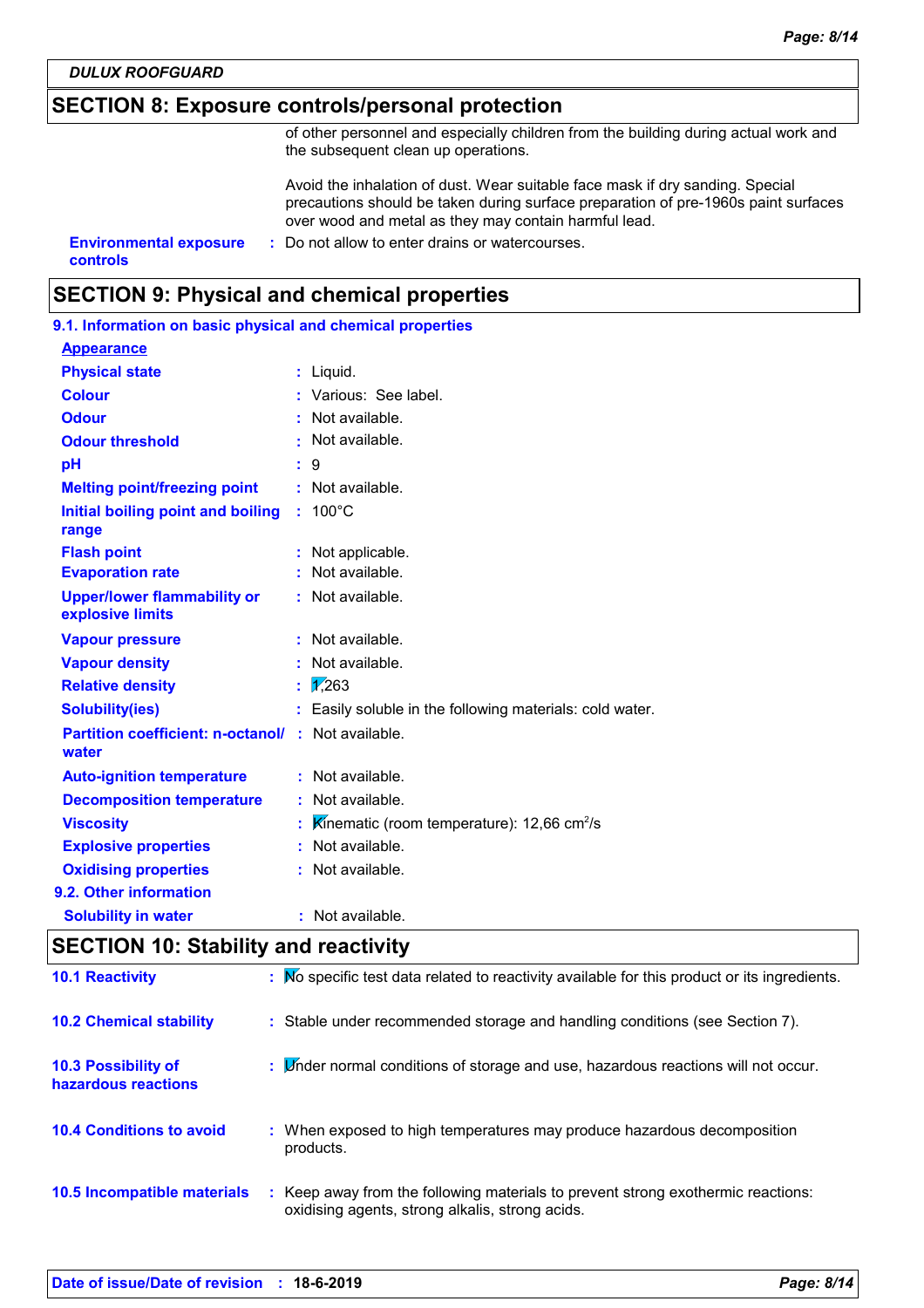## **SECTION 10: Stability and reactivity**

**10.6 Hazardous decomposition products** **:** Decomposition products may include the following materials: carbon monoxide, carbon dioxide, smoke, oxides of nitrogen.

## **SECTION 11: Toxicological information**

#### **11.1 Information on toxicological effects**

There are no data available on the mixture itself. The mixture has been assessed following the conventional method of the CLP Regulation (EC) No 1272/2008 and is classified for toxicological properties accordingly. See Sections 2 and 3 for details.

Exposure to component solvent vapour concentrations in excess of the stated occupational exposure limit may result in adverse health effects such as mucous membrane and respiratory system irritation and adverse effects on the kidneys, liver and central nervous system. Symptoms and signs include headache, dizziness, fatigue, muscular weakness, drowsiness and, in extreme cases, loss of consciousness.

Solvents may cause some of the above effects by absorption through the skin. Repeated or prolonged contact with the mixture may cause removal of natural fat from the skin, resulting in non-allergic contact dermatitis and absorption through the skin.

If splashed in the eyes, the liquid may cause irritation and reversible damage.

Ingestion may cause nausea, diarrhea and vomiting.

This takes into account, where known, delayed and immediate effects and also chronic effects of components from short-term and long-term exposure by oral, inhalation and dermal routes of exposure and eye contact.

Contains C(M)IT/MIT(3:1). May produce an allergic reaction.

#### **Acute toxicity**

**Conclusion/Summary :** Not available.

**Acute toxicity estimates**

Not available.

#### **Irritation/Corrosion**

| <b>Product/ingredient name</b> | <b>Result</b>                                    | <b>Species</b>   | <b>Score</b>             | <b>Exposure</b>            | <b>Observation</b> |
|--------------------------------|--------------------------------------------------|------------------|--------------------------|----------------------------|--------------------|
| $\mathcal{Q}(M)$ IT/MIT(3:1)   | Skin - Severe irritant                           | Human            |                          | 0.01 Percent               |                    |
| ethanediol                     | Eyes - Mild irritant                             | Rabbit           | $\overline{\phantom{0}}$ | 24 hours 500               |                    |
|                                |                                                  |                  |                          | milligrams                 |                    |
|                                | Eyes - Mild irritant                             | Rabbit           | $\overline{\phantom{0}}$ | 1 hours 100                |                    |
|                                | Eyes - Moderate irritant                         | Rabbit           |                          | milligrams<br>6 hours 1440 |                    |
|                                |                                                  |                  | $\overline{\phantom{0}}$ | milligrams                 |                    |
|                                | Skin - Mild irritant                             | Rabbit           | $\overline{\phantom{0}}$ | 555                        |                    |
|                                |                                                  |                  |                          | milligrams                 |                    |
| 2-ethoxyethanol                | Eyes - Mild irritant                             | Guinea pig       | -                        | 10                         |                    |
|                                |                                                  |                  |                          | Micrograms                 |                    |
|                                | Eyes - Mild irritant                             | Rabbit           | $\overline{\phantom{0}}$ | 24 hours 500               |                    |
|                                |                                                  |                  |                          | milligrams                 |                    |
|                                | Eyes - Moderate irritant<br>Skin - Mild irritant | Rabbit<br>Rabbit |                          | 50 milligrams<br>500       |                    |
|                                |                                                  |                  |                          | milligrams                 |                    |
| 2-methoxyethanol               | Eyes - Mild irritant                             | Guinea pig       | $\overline{\phantom{0}}$ | 10                         |                    |
|                                |                                                  |                  |                          | Micrograms                 |                    |
|                                | Eyes - Mild irritant                             | Rabbit           | -                        | 24 hours 500               |                    |
|                                |                                                  |                  |                          | milligrams                 |                    |
|                                | Skin - Mild irritant                             | Rabbit           | -                        | 24 hours 483               |                    |
|                                |                                                  |                  |                          | milligrams                 |                    |
| <b>Conclusion/Summary</b>      | : Not available.                                 |                  |                          |                            |                    |
| <b>Sensitisation</b>           |                                                  |                  |                          |                            |                    |
| <b>Conclusion/Summary</b>      | : Not available.                                 |                  |                          |                            |                    |
| <b>Mutagenicity</b>            |                                                  |                  |                          |                            |                    |
| <b>Conclusion/Summary</b>      | : Not available.                                 |                  |                          |                            |                    |
| <b>Carcinogenicity</b>         |                                                  |                  |                          |                            |                    |
| <b>Conclusion/Summary</b>      | : Not available.                                 |                  |                          |                            |                    |
| <b>Reproductive toxicity</b>   |                                                  |                  |                          |                            |                    |

**Date of issue/Date of revision : 18-6-2019** *Page: 9/14*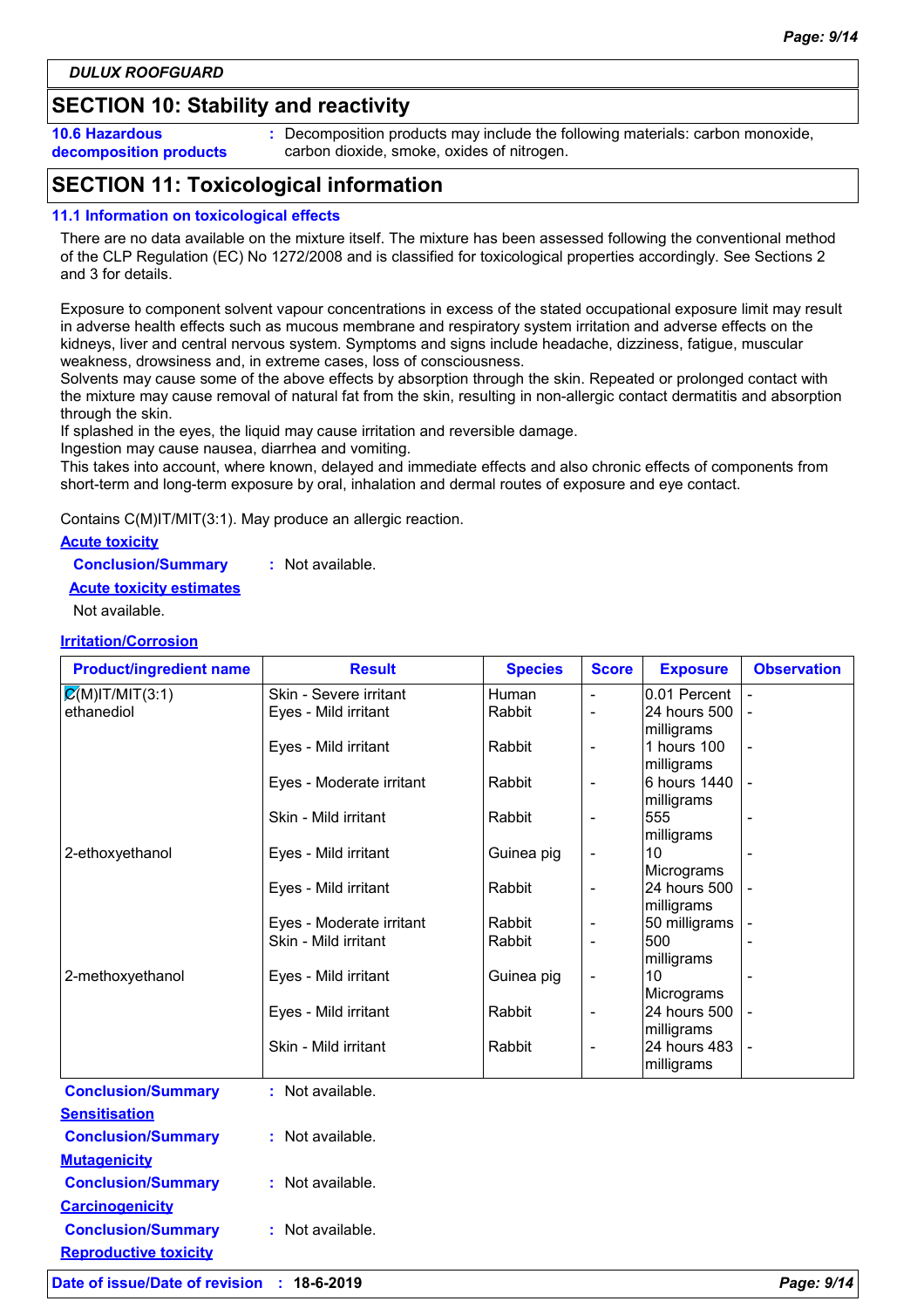*DULUX ROOFGUARD*

## **SECTION 11: Toxicological information**

**Conclusion/Summary :** Not available.

**Teratogenicity**

**Conclusion/Summary :** Not available.

**Specific target organ toxicity (single exposure)**

Not available.

**Specific target organ toxicity (repeated exposure)**

Not available.

**Aspiration hazard**

Not available.

**Other information :**

: Not available.

## **SECTION 12: Ecological information**

#### **12.1 Toxicity**

There are no data available on the mixture itself. Do not allow to enter drains or watercourses.

The mixture has been assessed following the summation method of the CLP Regulation (EC) No 1272/2008 and is not classified as hazardous to the environment, but contains substance(s) hazardous to the environment. See section 3 for details.

| <b>Product/ingredient name</b> | <b>Result</b>                        | <b>Species</b>                                                               | <b>Exposure</b> |
|--------------------------------|--------------------------------------|------------------------------------------------------------------------------|-----------------|
| ethanediol                     | Acute LC50 41000000 µg/l Fresh water | Daphnia - Daphnia magna -<br>Neonate                                         | I48 hours       |
|                                | Acute LC50 43900 mg/l Fresh water    | Fish - Pimephales promelas -<br>Juvenile (Fledgling, Hatchling,<br>Weanling) | 196 hours       |
| 2-methoxyethanol               | Acute LC50 >100 ppm Fresh water      | Fish - Lepomis macrochirus                                                   | 196 hours       |
| <b>Conclusion/Summary</b>      | • Not available                      |                                                                              |                 |

**Conclusion/Summary :** Not available.

#### **12.2 Persistence and degradability**

**Conclusion/Summary :** Not available.

#### **12.3 Bioaccumulative potential**

| <b>Product/ingredient name</b> | $\mathsf{LogP}_\mathsf{ow}$ | <b>BCF</b> | <b>Potential</b> |
|--------------------------------|-----------------------------|------------|------------------|
| l ethanediol                   | $-1,36$                     |            | l low            |
| 2-ethoxyethanol                | $-0,32$                     |            | low              |
| 2-methoxyethanol               | $-0,77$                     |            | low              |

| <b>12.4 Mobility in soil</b>                            |                  |
|---------------------------------------------------------|------------------|
| <b>Soil/water partition</b><br><b>coefficient (Koc)</b> | : Not available. |
| <b>Mobility</b>                                         | : Not available. |

|            | 12.5 Results of PBT and vPvB assessment |
|------------|-----------------------------------------|
| <b>PBT</b> | : Not applicable.                       |

| <b>vPvB</b> | : Not applicable. |
|-------------|-------------------|
|             |                   |

**12.6 Other adverse effects** : No known significant effects or critical hazards.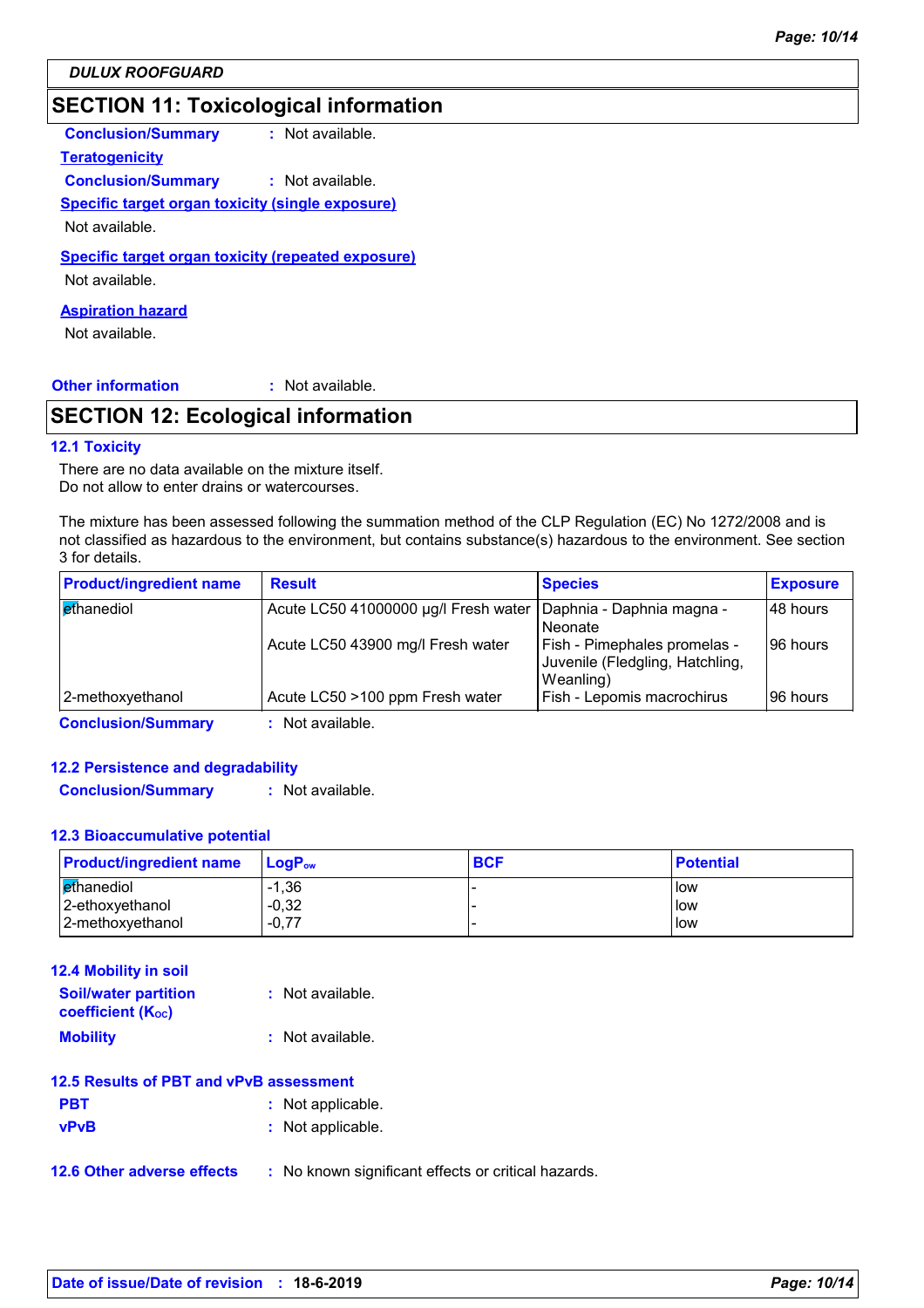## **SECTION 13: Disposal considerations**

The information in this section contains generic advice and guidance. The list of Identified Uses in Section 1 should be consulted for any available use-specific information provided in the Exposure Scenario(s).

#### **13.1 Waste treatment methods**

| <b>Product</b>                 |                                    |                                                                                                                                                                                                                                                                                                                                                                                                                                                                                                                |  |
|--------------------------------|------------------------------------|----------------------------------------------------------------------------------------------------------------------------------------------------------------------------------------------------------------------------------------------------------------------------------------------------------------------------------------------------------------------------------------------------------------------------------------------------------------------------------------------------------------|--|
| <b>Methods of disposal</b>     | all authorities with jurisdiction. | : The generation of waste should be avoided or minimised wherever possible.<br>Disposal of this product, solutions and any by-products should at all times comply<br>with the requirements of environmental protection and waste disposal legislation<br>and any regional local authority requirements. Dispose of surplus and non-<br>recyclable products via a licensed waste disposal contractor. Waste should not be<br>disposed of untreated to the sewer unless fully compliant with the requirements of |  |
| <b>Hazardous waste</b>         |                                    | : The classification of the product may meet the criteria for a hazardous waste.                                                                                                                                                                                                                                                                                                                                                                                                                               |  |
| <b>Disposal considerations</b> |                                    | Do not allow to enter drains or watercourses.<br>Dispose of according to all federal, state and local applicable regulations.<br>If this product is mixed with other wastes, the original waste product code may no<br>longer apply and the appropriate code should be assigned.<br>For further information, contact your local waste authority.                                                                                                                                                               |  |
| <b>Packaging</b>               |                                    |                                                                                                                                                                                                                                                                                                                                                                                                                                                                                                                |  |
| <b>Methods of disposal</b>     | when recycling is not feasible.    | The generation of waste should be avoided or minimised wherever possible. Waste<br>packaging should be recycled. Incineration or landfill should only be considered                                                                                                                                                                                                                                                                                                                                            |  |
| <b>Disposal considerations</b> | national legal provisions.         | Using information provided in this safety data sheet, advice should be obtained from<br>the relevant waste authority on the classification of empty containers.<br>Empty containers must be scrapped or reconditioned.<br>Dispose of containers contaminated by the product in accordance with local or                                                                                                                                                                                                        |  |
| <b>Type of packaging</b>       | European waste catalogue (EWC)     |                                                                                                                                                                                                                                                                                                                                                                                                                                                                                                                |  |
| <b>CEPE Paint Guidelines</b>   | 15 01 10*                          | packaging containing residues of or contaminated by<br>hazardous substances                                                                                                                                                                                                                                                                                                                                                                                                                                    |  |
| <b>Special precautions</b>     |                                    | This material and its container must be disposed of in a safe way. Care should be<br>taken when handling emptied containers that have not been cleaned or rinsed out.<br>Empty containers or liners may retain some product residues. Avoid dispersal of<br>spilt material and runoff and contact with soil, waterways, drains and sewers.                                                                                                                                                                     |  |

## **SECTION 14: Transport information**

**Information pertaining to IATA and ADN is considered not relevant since the material is not packaged in the correct approved packaging required of these methods of transport.**

|                                                           | <b>ADR</b>      | <b>IMDG</b>              |
|-----------------------------------------------------------|-----------------|--------------------------|
| 14.1 UN number                                            | Not regulated.  | Not regulated.           |
| 14.2 UN proper<br>shipping name                           | Not applicable. | Not applicable.          |
| <b>14.3 Transport</b><br>hazard class(es)<br><b>Class</b> | Not applicable. | Not applicable.          |
| <b>Subsidiary class</b>                                   | -               | $\overline{\phantom{0}}$ |
| <b>14.4 Packing group</b>                                 | Not applicable. | Not applicable.          |
| 14.5<br><b>Environmental</b><br><b>hazards</b>            |                 |                          |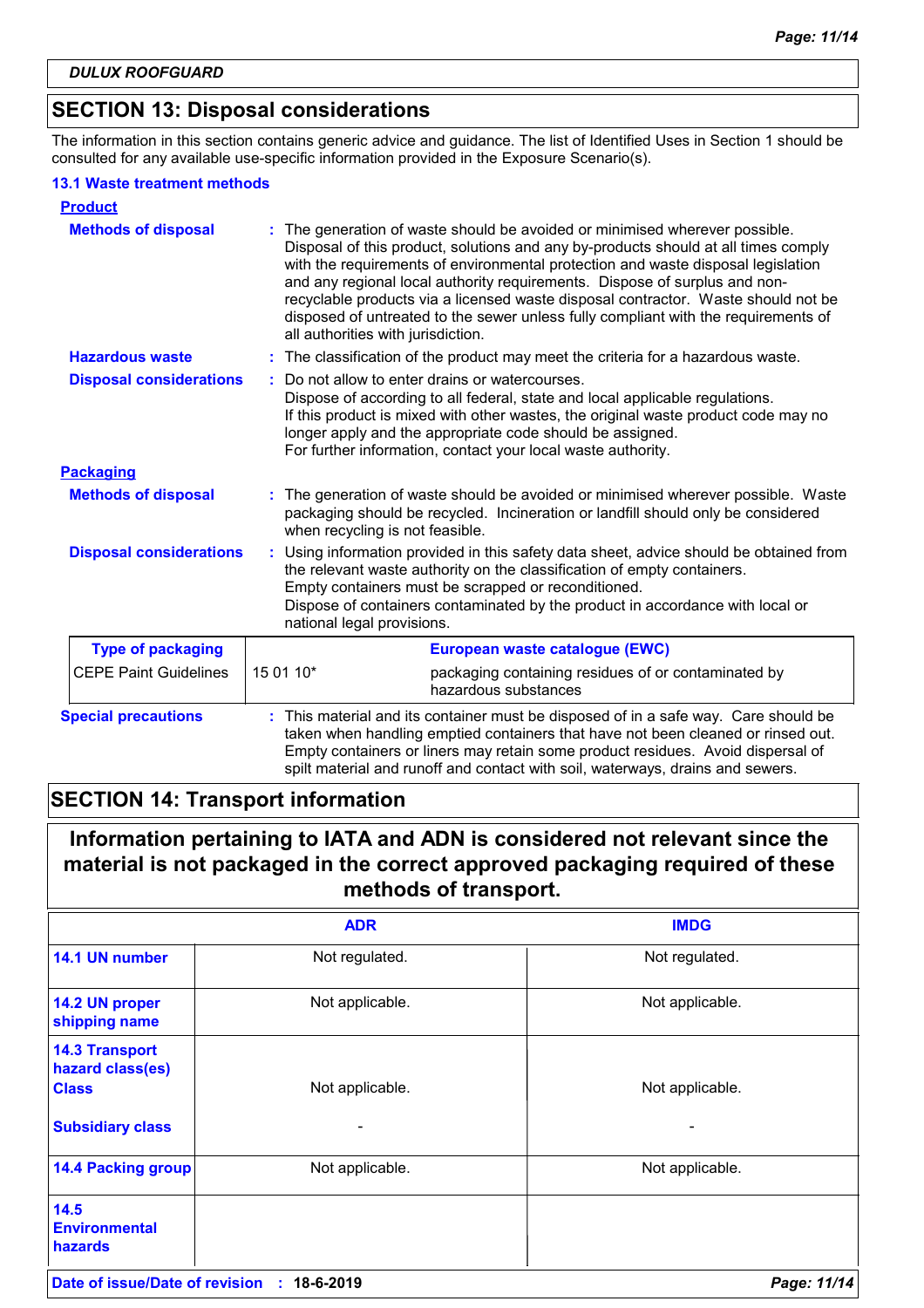*DULUX ROOFGUARD*

## **Information pertaining to IATA and ADN is considered not relevant since the material is not packaged in the correct approved packaging required of these methods of transport.**

| <b>Marine pollutant</b>                                                                                          | No.                                                                                                                                                                                                                    | No.             |  |  |
|------------------------------------------------------------------------------------------------------------------|------------------------------------------------------------------------------------------------------------------------------------------------------------------------------------------------------------------------|-----------------|--|--|
| <b>Marine pollutant</b><br>substances                                                                            |                                                                                                                                                                                                                        | Not available.  |  |  |
| <b>14.6 Special</b><br>precautions for<br><b>user</b>                                                            | Transport within user's premises: always<br>transport in closed containers that are upright<br>and secure. Ensure that persons transporting<br>the product know what to do in the event of an<br>accident or spillage. |                 |  |  |
| <b>HI/Kemler number</b>                                                                                          | Not available.                                                                                                                                                                                                         |                 |  |  |
| <b>Emergency</b><br>schedules (EmS)                                                                              |                                                                                                                                                                                                                        | Not applicable. |  |  |
| <b>14.7 Transport in bulk</b><br>: Not applicable.<br>according to Annex II of<br><b>MARPOL and the IBC Code</b> |                                                                                                                                                                                                                        |                 |  |  |
| <b>Additional</b><br>information                                                                                 |                                                                                                                                                                                                                        |                 |  |  |

## **SECTION 15: Regulatory information**

**15.1 Safety, health and environmental regulations/legislation specific for the substance or mixture**

### **EU Regulation (EC) No. 1907/2006 (REACH)**

**Annex XIV - List of substances subject to authorisation**

### **Annex XIV**

None of the components are listed.

#### **Substances of very high concern**

**International regulations** This product is not controlled under the Seveso Directive.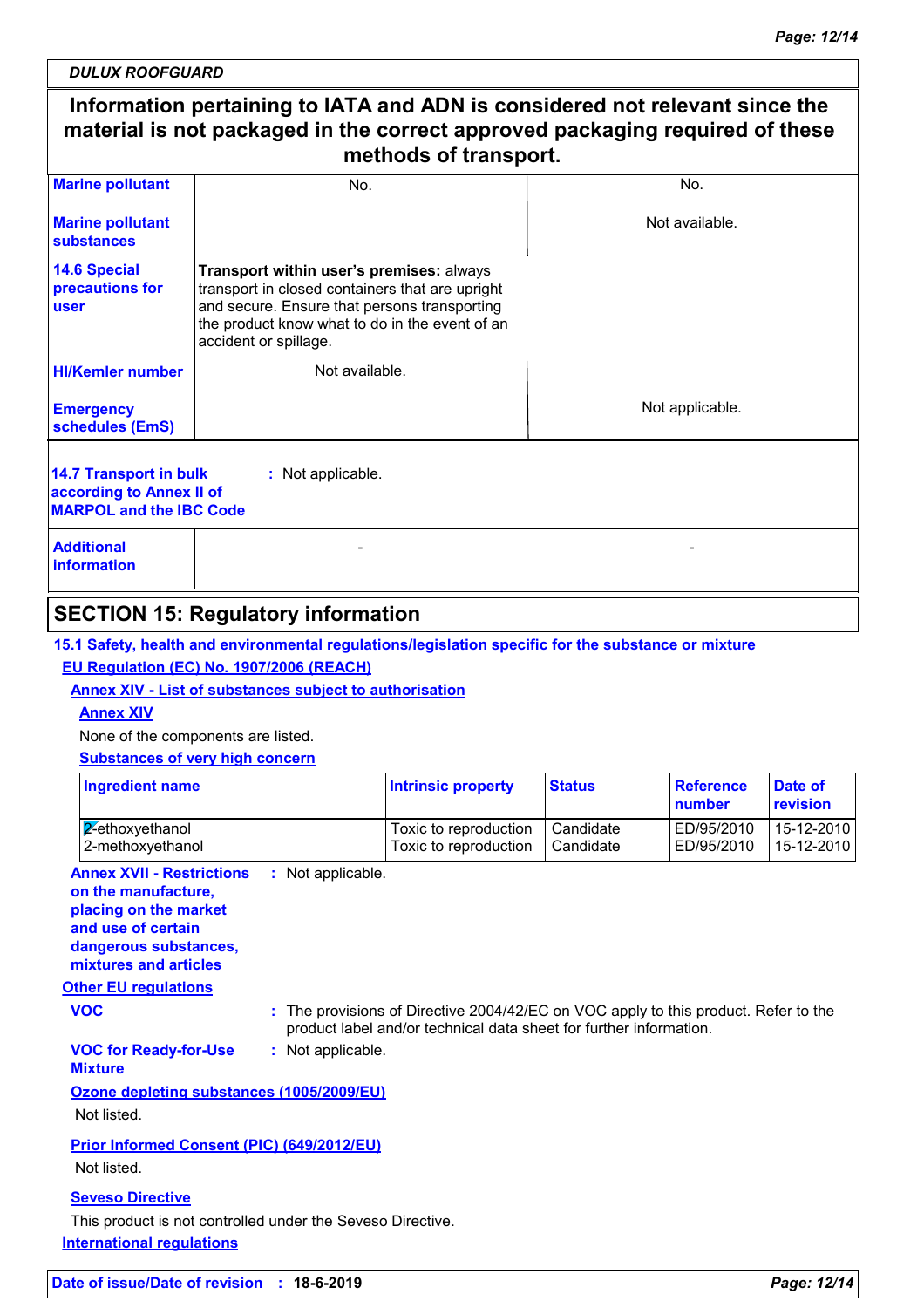## **SECTION 15: Regulatory information**

**Chemical Weapon Convention List Schedules I, II & III Chemicals**

Not listed.

### **Montreal Protocol (Annexes A, B, C, E)**

Not listed.

#### **Stockholm Convention on Persistent Organic Pollutants**

Not listed.

#### **Rotterdam Convention on Prior Informed Consent (PIC)**

Not listed.

#### **UNECE Aarhus Protocol on POPs and Heavy Metals**

Not listed.

| <b>15.2 Chemical safety</b> |  |
|-----------------------------|--|
|-----------------------------|--|

**:** No Chemical Safety Assessment has been carried out.

**assessment**

## **SECTION 16: Other information**

#### **CEPE code :** 1

 $\nabla$  Indicates information that has changed from previously issued version.

|  |  | <b>Abbreviations and acronyms : ATE = Acute Toxicity Estimate</b>             |
|--|--|-------------------------------------------------------------------------------|
|  |  | CLP = Classification, Labelling and Packaging Regulation [Regulation (EC) No. |
|  |  | 1272/2008]                                                                    |
|  |  | DMEL = Derived Minimal Effect Level                                           |
|  |  | DNEL = Derived No Effect Level                                                |
|  |  | EUH statement = CLP-specific Hazard statement                                 |
|  |  | PBT = Persistent, Bioaccumulative and Toxic                                   |
|  |  | <b>PNEC = Predicted No Effect Concentration</b>                               |
|  |  | <b>RRN = REACH Registration Number</b>                                        |
|  |  | vPvB = Very Persistent and Very Bioaccumulative                               |

## **Procedure used to derive the classification according to Regulation (EC) No. 1272/2008 [CLP/GHS]**

| <b>Classification</b> | <b>Justification</b> |
|-----------------------|----------------------|
| Skin Sens. 1, H317    | Calculation method   |

**Full text of abbreviated H statements**

| <b>H</b> <sub>226</sub>                       | Flammable liquid and vapour.                          |
|-----------------------------------------------|-------------------------------------------------------|
| H301                                          | Toxic if swallowed.                                   |
| H302                                          | Harmful if swallowed.                                 |
| H311                                          | Toxic in contact with skin.                           |
| H312                                          | Harmful in contact with skin.                         |
| H314                                          | Causes severe skin burns and eye damage.              |
| H317                                          | May cause an allergic skin reaction.                  |
| H318                                          | Causes serious eye damage.                            |
| H331                                          | Toxic if inhaled.                                     |
| H332                                          | Harmful if inhaled.                                   |
| <b>H360FD</b>                                 | May damage fertility. May damage the unborn child.    |
| H400                                          | Very toxic to aquatic life.                           |
| H410                                          | Very toxic to aquatic life with long lasting effects. |
| <b>Full text of classifications [CLP/GHS]</b> |                                                       |
| Kcute Tox. 3, H301                            | ACUTE TOXICITY (oral) - Category 3                    |
| Acute Tox. 3, H311                            | ACUTE TOXICITY (dermal) - Category 3                  |
| Acute Tox. 3, H331                            | ACUTE TOXICITY (inhalation) - Category 3              |
| Acute Tox. 4, H302                            | <b>ACUTE TOXICITY (oral) - Category 4</b>             |
| Acute Tox. 4, H312                            | ACUTE TOXICITY (dermal) - Category 4                  |
| Acute Tox. 4, H332                            | <b>ACUTE TOXICITY (inhalation) - Category 4</b>       |
| Aquatic Acute 1, H400                         | SHORT-TERM (ACUTE) AQUATIC HAZARD - Category 1        |
| Aquatic Chronic 1, H410                       | LONG-TERM (CHRONIC) AQUATIC HAZARD - Category 1       |

Eye Dam. 1, H318 SERIOUS EYE DAMAGE/EYE IRRITATION - Category 1